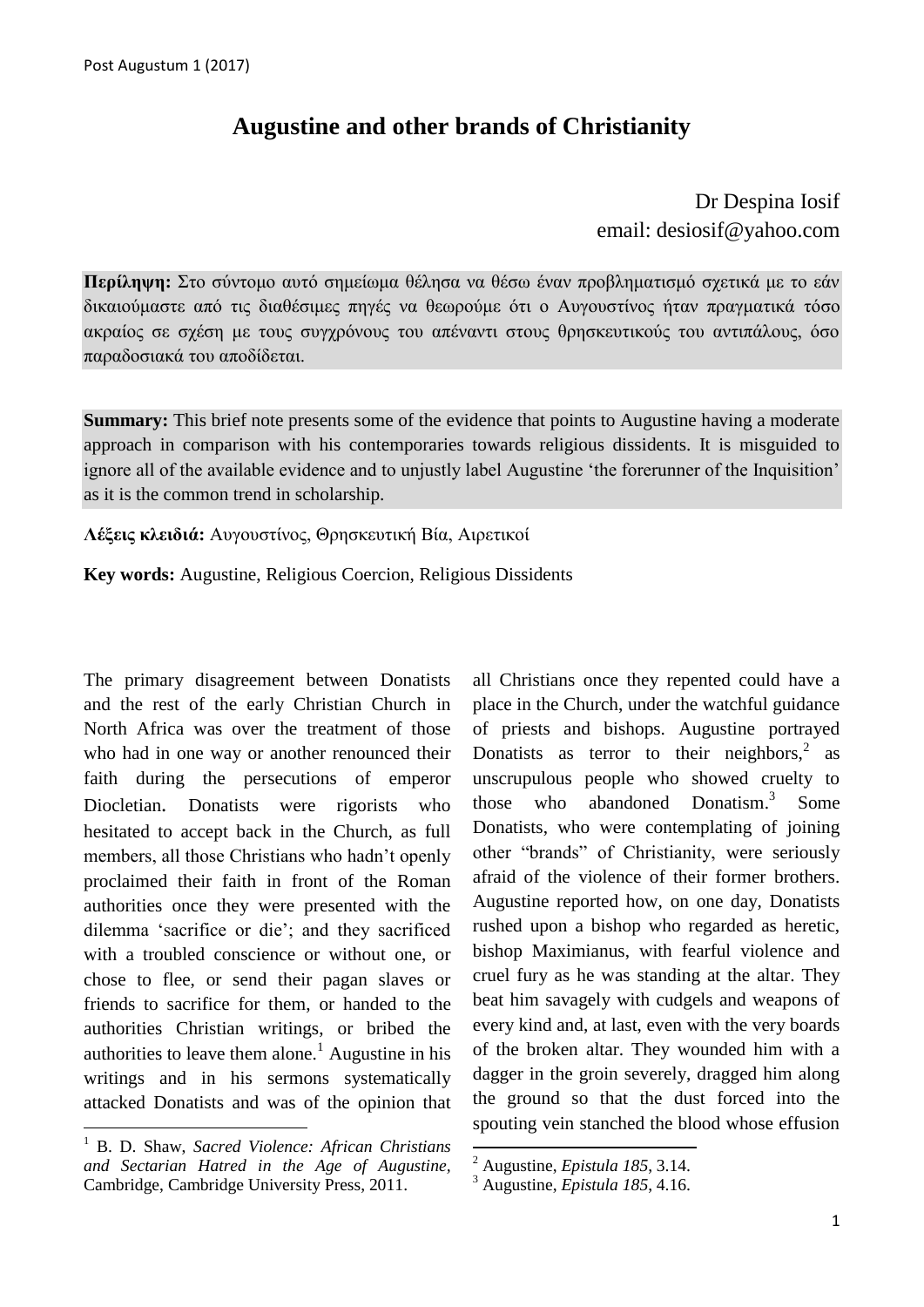was rapidly on the way to cause his death.<sup>4</sup> One needs to understand that the tone and language Augustine used when he was reporting such unhappy occurrences was rarely hysterical. Donatists were often designated by Augustine as brothers—"bad brothers, yet brothers (*mali fraters, tamen fraters*)". 5 Furthermore, not all Donatists were the same, "there was always wheat to be found among the chaff", $6$  as Augustine used to say and the saying still goes.

Augustine understood Donatists, as well as all other Christian dissidents, as "sick," 7 and firmly believed that bishops had the huge and inescapable responsibility to act as the doctors of the church. $8$  He believed that "there is a time to love and a time to hate, a time for war and a time for peace"*.* <sup>9</sup> Augustine thought that religious coercion could be justifiable, $^{10}$  but only under certain very specific conditions. Violence was first and foremost necessary against violence. $^{11}$ In addition, not all violence was the same: Donatist violence was destructive, while mainstream Christian violence was allegedly preventive, defensive, and leading to formation and restoration of the unity in the church. $^{12}$ Furthermore, violence and coercion ought to be motivated by love.<sup>13</sup> Hence the saying, "Love and do what you want (*dilige et quod vis fac*)". 14 Augustine was a supporter of moderate severity; i.e., fines and confiscation of property (on condition that the offenders were allowed to

- 6 John R. Bowlin, 'Augustine on justifying coercion', *The Annual of the Society of Christian Ethics* 17, 1997, p. 49-70, p. 54 and 58-59.
- <sup>7</sup> Augustine, *Epistula 93*, 1.3.
- <sup>8</sup> Augustine, *Epistula 185*, 11.51.
- <sup>9</sup> Ecclessiastes 3:8 in Ambrose, *Expositio Psalmi* 68.15.15-17.
- <sup>10</sup> Augustine, *Epistula 185*, 2.11.
- <sup>11</sup> Augustine, *Epistula 185*, 7.26.
- <sup>12</sup> Augustie, *Epistula 105*, 2.6.

keep enough to be able to live), exile, and the annulment of wills. $^{15}$  He was against maiming of the bodies of religious dissidents.<sup>16</sup> In any case, it was not their death, but their deliverance from error, their salvation from eternal judgment that he wished. $17$  Augustine confessed that the harshest punishment he ever imposed on Donatist bishops was to have them beaten with a wooden rod. He did not approve of beating with iron rods. He considered this disproportional.<sup>18</sup> Above all, Augustine desired uniformity and thus, he held that Donatist bishops who repented could remain in their office—for the sake of peace in the church.<sup>19</sup> He proved himself being in line with, or in fact influenced, Emperor Honorius who, in his legislation, declared that bishops should not demand revenge, but should rather be merciful.<sup>20</sup>

Many imperial officials at the time, as well as even some landowners with no such authority, were possibly influenced by harsh Christian bishops and imposed without hesitation the death penalty on Donatists who were accused of having mutilated priests or damaged churches.<sup>21</sup> There survive quite a number of letters in which Augustine asked consuls, tribunes, and landowners not to follow the common trend. $22$  Augustine tried hard to restrain them (especially the landowners) and to persuade them, instead, to send the dissidents to him so that he might deal with them personally. He often urged judges, when they heard cases, to forget that they had the power of capital

<sup>16</sup> Augustine, *Epistula 133*, 1.

 $\overline{a}$ 

- <sup>17</sup> Augustine, *Epistula 100*, 1.
- <sup>18</sup> Augustine, *Epistula 133* and *Retractationes* 2. 5. 32.
- <sup>19</sup> Augustine, *Epistula 185*, 10.47.

<sup>22</sup> Augustine, *Epistula 88*, 9.

1

<sup>4</sup> Augustine, *Epistula 185*, 7.27.

<sup>5</sup> Augustine, *Sermo 46*, 31.

<sup>13</sup> Augustine, *Epistula 93*, 2.6 and *Epistula 173*, 2.3.

<sup>14</sup> Augustine, *In Epistulam Ioannis ad Parthos tractatus decem* 7.8.

<sup>15</sup> Augustine, *Epistula 93*, 3.10, *Epistula 104*, 1.4, *Epistula 185*, 7.26, *Contra litteras Petiliani* 2.59.134, and *Sermo 47*,22.

<sup>20</sup> Augustine, *Epistula 76*.

<sup>21</sup> Augustine, *Epistula 133*, *Epistula 134*, and *Epistula 139*.1-2.